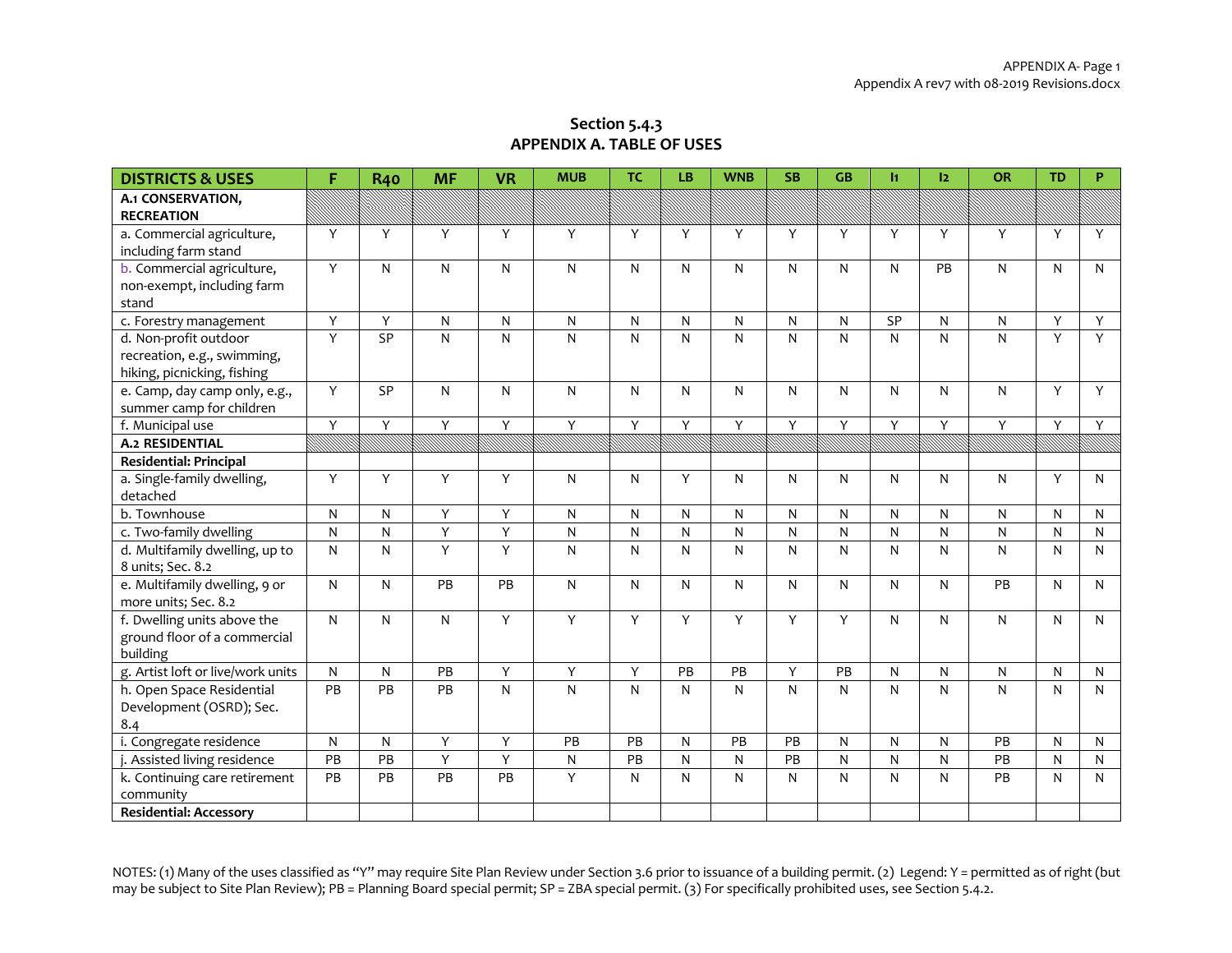| <b>DISTRICTS &amp; USES</b>                                                                                                        | F               | <b>R40</b>     | <b>MF</b>      | <b>VR</b>       | <b>MUB</b>              | <b>TC</b>         | LB                      | <b>WNB</b>                   | <b>SB</b>       | GB                               | I1             | 12             | OR             | <b>TD</b>                   | P                         |
|------------------------------------------------------------------------------------------------------------------------------------|-----------------|----------------|----------------|-----------------|-------------------------|-------------------|-------------------------|------------------------------|-----------------|----------------------------------|----------------|----------------|----------------|-----------------------------|---------------------------|
| I. Family suite; Sec. 7.1, Sec.<br>3.6                                                                                             | PB              | PB             | PB             | PB              | N                       | N                 | N                       | N                            | $\mathsf{N}$    | N                                | N              | N              | N              | <b>PB</b>                   | N                         |
| m. Home occupation; Sec. 7.2                                                                                                       | Y/SP            | Y/SP           | Y/SP           | Y/SP            | Y/SP                    | Y/SP              | N                       | N                            | Y/SP            | N                                | N              | $\mathsf{N}$   | N              | Y/SP                        | ${\sf N}$                 |
| n. Family child care home                                                                                                          | Υ               | Y              | Υ              | Υ               | SP                      | $\mathsf{N}$      | $\overline{\mathsf{N}}$ | $\overline{\mathsf{N}}$      | ${\sf N}$       | ${\sf N}$                        | $\overline{N}$ | N              | ${\sf N}$      | Y                           | ${\sf N}$                 |
| o. Family child care home,<br>large                                                                                                | SP              | SP             | SP             | $\overline{SP}$ | SP                      | ${\sf N}$         | N                       | N                            | $\mathsf{N}$    | N                                | N              | $\mathsf{N}$   | N              | $\mathsf{N}$                | N                         |
| p. Room and board for not<br>more than two borders                                                                                 | Υ               | Y              | $\overline{Y}$ | Y               | SP                      | N                 | N                       | N                            | SP              | N                                | N              | $\mathsf{N}$   | N              | $\mathsf{N}$                | N                         |
| q. Parking of one light<br>commercial vehicle                                                                                      | Υ               | Y              | Y              | Y               | Y                       | Y                 | Y                       | Y                            | Y               | Y                                | SP             | SP             | SP             | SP                          | N                         |
| r. Parking of two light<br>commercial vehicles (three is<br>prohibited)                                                            | SP              | SP             | SP             | SP              | SP                      | SP                | SP                      | SP                           | SP              | SP                               | SP             | SP             | SP             | SP                          | N                         |
| s. Private game court                                                                                                              | PB              | Y              | PB             | PB              | $\mathsf{N}$            | $\mathsf{N}$      | ${\sf N}$               | ${\sf N}$                    | ${\sf N}$       | N                                | Y              | Y              | Υ              | ${\sf N}$                   | Y                         |
| A.3 PUBLIC, INSTITUTIONAL,<br><b>PHILANTHROPIC</b>                                                                                 |                 |                |                |                 |                         |                   |                         |                              |                 |                                  |                |                |                |                             |                           |
| a. Religious or exempt<br>educational use                                                                                          | Y               | Y              | Y              | Y               | Y                       | Y                 | Y                       | Y                            | Y               | Y                                | Y              | Y              | Y              | Y                           | Y                         |
| b. Cemetery, which may<br>include a crematorium                                                                                    | $\mathsf{N}$    | SP             | $\overline{N}$ | N               | ${\sf N}$               | ${\sf N}$         | N                       | N                            | $\mathsf{N}$    | N.                               | SP             | SP             | N              | $\mathsf{N}$                | N                         |
| c. Hospital                                                                                                                        | PB              | PB             | ${\sf N}$      | N               | ${\sf N}$               | ${\sf N}$         | N                       | N                            | ${\sf N}$       | PB                               | $\mathsf{PB}$  | $\mathsf{PB}$  | ${\sf N}$      | ${\sf N}$                   | ${\sf N}$                 |
| d. Nursing home, rest home,<br>similar long-term residential-<br>congregate care, which may<br>include accessory adult day<br>care | $\overline{PB}$ | PB             | PB             | N               | ${\sf N}$               | $\overline{PB}$   | N                       | N                            | $\overline{PB}$ | PB                               | ${\sf N}$      | ${\sf N}$      | $\mathsf{N}$   | $\overline{N}$              | $\mathsf{N}$              |
| e. Adult day care and/or<br>respite care services                                                                                  | PB              | PB             | PB             | PB              | N                       | <b>PB</b>         | N                       | N                            | PB              | PB                               | N              | $\mathsf{N}$   | N              | $\mathsf{N}$                | N                         |
| f. Function hall, community<br>center, similar non-<br>commercial place of assembly                                                | PB              | N              | $\mathsf{N}$   | <b>PB</b>       | PB                      | PB                | N                       | N                            | PB              | PB                               | N              | $\mathsf{N}$   | N              | $\mathsf{N}$                | N                         |
| A.4 COMMERCIAL                                                                                                                     |                 |                |                |                 |                         |                   |                         |                              |                 |                                  |                |                |                |                             |                           |
| Retail                                                                                                                             |                 |                |                |                 |                         |                   |                         |                              |                 |                                  |                |                |                |                             |                           |
| a. Retail store                                                                                                                    |                 |                |                |                 |                         |                   |                         |                              |                 |                                  |                |                |                |                             |                           |
| Up to 1,500 sq. ft.<br>1.                                                                                                          | ${\sf N}$       | ${\sf N}$      | ${\sf N}$      | Υ               | Υ                       | Υ                 | ${\sf N}$               | PB                           | Υ               | Υ                                | PB             | PB             | ${\sf N}$      | ${\sf N}$                   | ${\sf N}$                 |
| Up to 7,500 sq. ft.<br>2.                                                                                                          | $\mathsf{N}$    | N              | ${\sf N}$      | PB              | Υ                       | Υ                 | ${\sf N}$               | PB                           | Υ               | Υ                                | PB             | PB             | N              | N                           | N                         |
| Up to 15,000 sq. ft.<br>$\overline{3}$ .                                                                                           | ${\sf N}$       | N              | ${\sf N}$      | N               | $\overline{\mathsf{N}}$ | PB                | $\overline{\mathsf{N}}$ | ${\sf N}$                    | $\overline{Y}$  | Υ                                | N              | $\mathsf{N}$   | ${\sf N}$      | ${\sf N}$                   | N                         |
| Over 15,000 sq. ft.<br>4.                                                                                                          | ${\sf N}$<br>N  | ${\sf N}$<br>N | ${\sf N}$<br>N | N<br>N          | ${\sf N}$<br>N          | $\mathsf{N}$<br>N | ${\sf N}$<br>N          | ${\sf N}$<br>$\overline{PB}$ | PB<br>PB        | $\mathsf{PB}$<br>$\overline{PB}$ | N<br>N         | ${\sf N}$<br>N | ${\sf N}$<br>N | ${\sf N}$<br>$\overline{N}$ | ${\sf N}$<br>$\mathsf{N}$ |
| b. Shopping center                                                                                                                 |                 |                |                |                 |                         |                   |                         |                              |                 |                                  |                |                |                |                             |                           |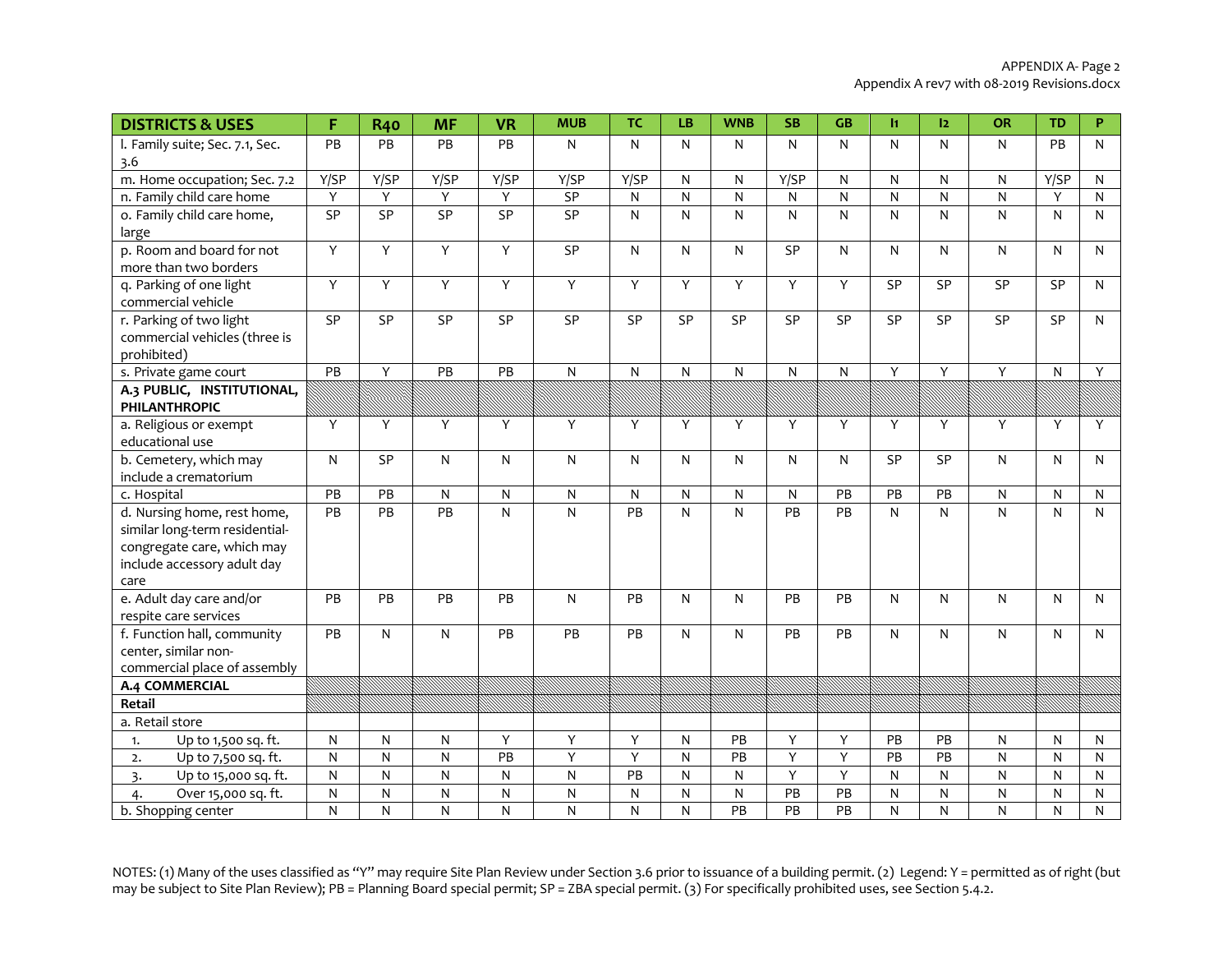| <b>DISTRICTS &amp; USES</b>      | F            | <b>R40</b>   | <b>MF</b>      | <b>VR</b>               | <b>MUB</b>     | <b>TC</b>      | LB                      | <b>WNB</b>      | <b>SB</b>       | <b>GB</b>       | $\mathbf{H}$    | 12              | <b>OR</b>       | <b>TD</b>      | P            |
|----------------------------------|--------------|--------------|----------------|-------------------------|----------------|----------------|-------------------------|-----------------|-----------------|-----------------|-----------------|-----------------|-----------------|----------------|--------------|
| c. Retail sale of alcoholic      | N            | N            | $\mathsf{N}$   | N                       | PB             | PB             | N                       | PB              | PB              | PB              | Y               | PB              | PB              | $\mathsf{N}$   | N            |
| beverages                        |              |              |                |                         |                |                |                         |                 |                 |                 |                 |                 |                 |                |              |
| Greenhouse                       | ${\sf N}$    | N            | $\mathsf{N}$   | PB                      | PB             | $\mathsf{N}$   | N                       | ${\sf N}$       | PB              | PB              | PB              | $\mathsf{N}$    | ${\sf N}$       | $\mathsf{N}$   | N            |
| d. New automotive sales,         | ${\sf N}$    | ${\sf N}$    | $\overline{N}$ | N                       | PB             | ${\sf N}$      | $\overline{\mathsf{N}}$ | $\overline{PB}$ | $\overline{PB}$ | $\overline{PB}$ | $\overline{PB}$ | $\overline{PB}$ | $\mathsf{N}$    | $\overline{N}$ | N            |
| leasing and rental               |              |              |                |                         |                |                |                         |                 |                 |                 |                 |                 |                 |                |              |
| e. Used automotive sales         | ${\sf N}$    | N            | $\mathsf{N}$   | N                       | ${\sf N}$      | ${\sf N}$      | ${\sf N}$               | $\mathsf{N}$    | ${\sf N}$       | ${\sf N}$       | ${\sf N}$       | PB              | N               | $\mathsf{N}$   | N            |
| f. Gasoline service station,     | N            | N            | ${\sf N}$      | N                       | $\overline{N}$ | ${\sf N}$      | N                       | N               | $\mathsf{N}$    | $\mathsf{N}$    | N               | N               | N               | ${\sf N}$      | N            |
| which may include a              |              |              |                |                         |                |                |                         |                 |                 |                 |                 |                 |                 |                |              |
| convenience store not            |              |              |                |                         |                |                |                         |                 |                 |                 |                 |                 |                 |                |              |
| exceeding 2,500 sq. ft. or       |              |              |                |                         |                |                |                         |                 |                 |                 |                 |                 |                 |                |              |
| accessory light auto service     |              |              |                |                         |                |                |                         |                 |                 |                 |                 |                 |                 |                |              |
| g. Car wash                      | N            | N            | $\mathsf{N}$   | N                       | $\mathsf{N}$   | N              | N                       | N               | PB              | PB              | N               | N               | N               | N              | N            |
| h. Auto body shop, auto          | ${\sf N}$    | N            | $\mathsf{N}$   | N                       | $\mathsf{N}$   | ${\sf N}$      | N                       | N               | $\mathsf{N}$    | N               | $\mathsf{N}$    | PB              | $\mathsf{N}$    | ${\sf N}$      | $\mathsf{N}$ |
| repair facility                  |              |              |                |                         |                |                |                         |                 |                 |                 |                 |                 |                 |                |              |
| i. Commercial parking lot or     | $\mathsf{N}$ | N            | $\mathsf{N}$   | N                       | N              | PB             | N                       | N               | $\mathsf{N}$    | N.              | Y               | PB              | Y               | $\mathsf{N}$   | N            |
| parking garage                   |              |              |                |                         |                |                |                         |                 |                 |                 |                 |                 |                 |                |              |
| j. Taxi or limousine service     | ${\sf N}$    | N            | ${\sf N}$      | N                       | SP             | ${\sf N}$      | SP                      | N               | SP              | SP              | SP              | <b>SP</b>       | ${\sf N}$       | $\mathsf{N}$   | N            |
| Office, Professional Use         |              |              |                |                         |                |                |                         |                 |                 |                 |                 |                 |                 |                |              |
| k. Personal service              | $\mathsf{N}$ | N            | $\mathsf{N}$   | Y                       | Y              | Y              | Y                       | Υ               | Y               | Y               | Y               | Y               | Y               | PB             | N            |
| establishment, Business or       |              |              |                |                         |                |                |                         |                 |                 |                 |                 |                 |                 |                |              |
| professional office              |              |              |                |                         |                |                |                         |                 |                 |                 |                 |                 |                 |                |              |
| I. Business or professional      |              |              |                |                         |                |                |                         |                 |                 |                 |                 |                 |                 |                |              |
| office                           |              |              |                |                         |                |                |                         |                 |                 |                 |                 |                 |                 |                |              |
| <b>Hospitality, Food Service</b> |              |              |                |                         |                |                |                         |                 |                 |                 |                 |                 |                 |                |              |
| m. Restaurant, which may         | $\mathsf{N}$ | N            | $\mathsf{N}$   | N                       | Υ              | Y              | N                       | PB              | Υ               | Υ               | PB              | PB              | PB              | ${\sf N}$      | N            |
| include outdoor seating on an    |              |              |                |                         |                |                |                         |                 |                 |                 |                 |                 |                 |                |              |
| adjacent patio; no drive-        |              |              |                |                         |                |                |                         |                 |                 |                 |                 |                 |                 |                |              |
| through service                  |              |              |                |                         |                |                |                         |                 |                 |                 |                 |                 |                 |                |              |
| n. Restaurant with drive-        | $\mathsf{N}$ | N.           | $\mathsf{N}$   | N                       | PB             | N              | N                       | N               | $\mathsf{N}$    | PB              | PB              | PB              | PB              | $\mathsf{N}$   | N            |
| through service                  |              |              |                |                         |                |                |                         |                 |                 |                 |                 |                 |                 |                |              |
| o. Food establishment, not       | $\mathsf{N}$ | N            | $\mathsf{N}$   | Y                       | Y              | Y              | Υ                       | Y               | Y               | Y               | Y               | Y               | Y               | $\mathsf{N}$   | N            |
| exceeding 1,200 sq. ft.          |              |              |                |                         |                |                |                         |                 |                 |                 |                 |                 |                 |                |              |
| p. Bed & breakfast               | ${\sf N}$    | PB           | PB             | Y                       | Y              | Υ              | Y                       | PB              | Υ               | Υ               | ${\sf N}$       | $\mathsf{N}$    | ${\sf N}$       | N              | N            |
| q. Inn                           | ${\sf N}$    | N            | $\mathsf{N}$   | Y                       | $\overline{Y}$ | $\overline{Y}$ | $\overline{PB}$         | ${\sf N}$       | $\overline{PB}$ | Y               | ${\sf N}$       | ${\sf N}$       | ${\sf N}$       | $\overline{N}$ | N            |
| r. Hotel or motel, with or       | ${\sf N}$    | $\mathsf{N}$ | ${\sf N}$      | PB                      | PB             | PB             | N                       | N               | ${\sf N}$       | PB              | PB              | PB              | PB              | $\mathsf{N}$   | ${\sf N}$    |
| without conference facilities    |              |              |                |                         |                |                |                         |                 |                 |                 |                 |                 |                 |                |              |
| <b>Public Services</b>           |              |              |                |                         |                |                |                         |                 |                 |                 |                 |                 |                 |                |              |
| s. Child care center             | Υ            | Υ            | Y              | Y                       | Υ              | Υ              | Υ                       | Υ               | Υ               | Υ               | Y               | Υ               | Υ               | Y              | Y            |
| t. Postal service                | $\mathsf{N}$ | N            | $\overline{N}$ | $\overline{\mathsf{N}}$ | PB             | $\overline{Y}$ | $\overline{PB}$         | $\overline{N}$  | $\overline{Y}$  | $\overline{Y}$  | PB              | PB              | $\overline{PB}$ | $\overline{N}$ | $\mathsf{N}$ |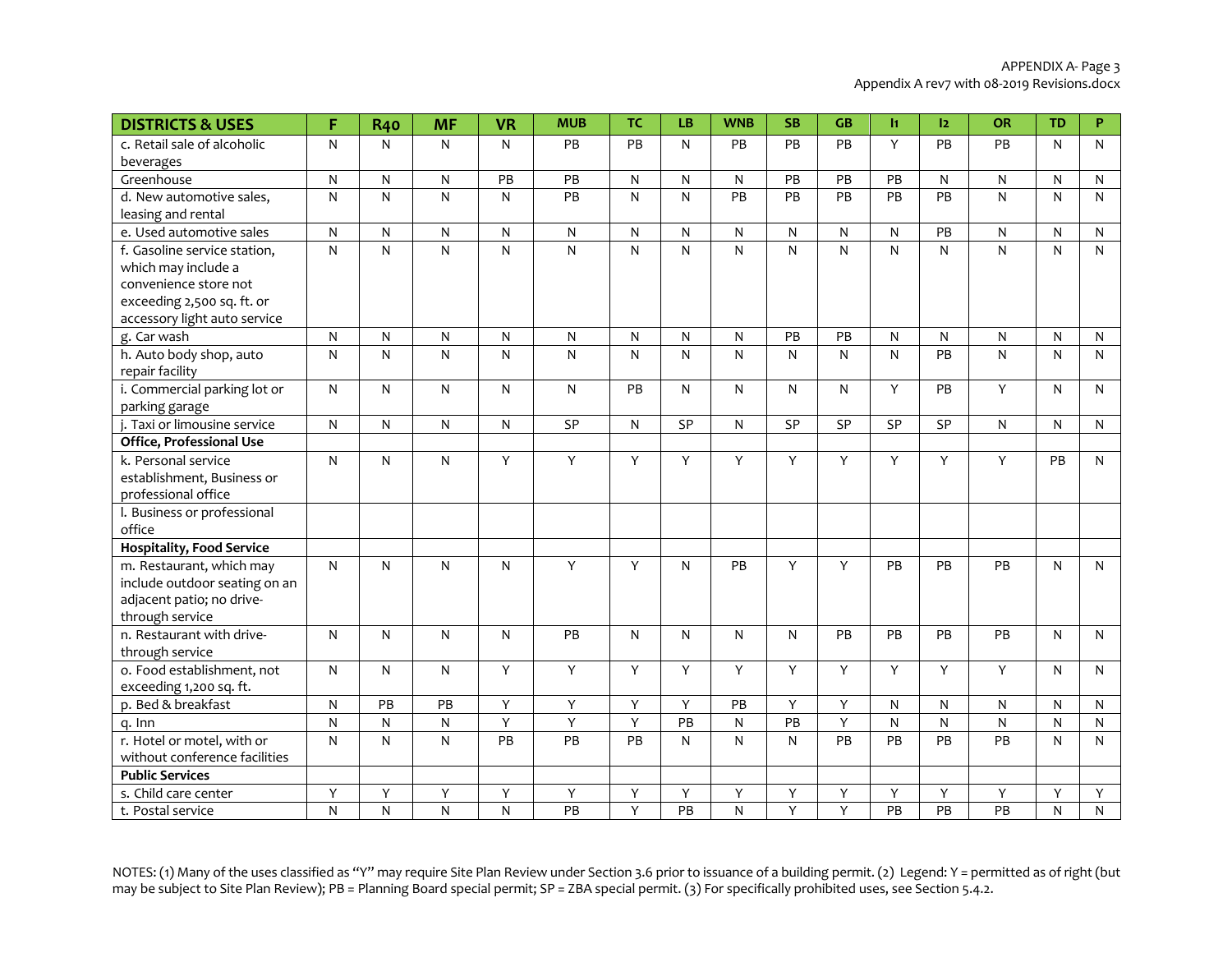| <b>DISTRICTS &amp; USES</b>                                                                                                         | F              | <b>R40</b>     | <b>MF</b>    | <b>VR</b> | <b>MUB</b>              | <b>TC</b>      | LB           | <b>WNB</b> | <b>SB</b>      | GB           | h.              | 12           | <b>OR</b> | <b>TD</b>      | P            |
|-------------------------------------------------------------------------------------------------------------------------------------|----------------|----------------|--------------|-----------|-------------------------|----------------|--------------|------------|----------------|--------------|-----------------|--------------|-----------|----------------|--------------|
| u. Fraternal or membership<br>organization; professional or<br>trade organization                                                   | ${\sf N}$      | N              | $\mathsf{N}$ | N         | Y                       | Y              | N            | PB         | Y              | PB           | PB              | PB           | N         | $\mathsf{N}$   | N            |
| v. Funeral home                                                                                                                     | $\mathsf{N}$   | N              | $\mathsf{N}$ | N         | PB                      | PB             | N            | N          | PB             | PB           | PB              | PB           | N         | $\mathsf{N}$   | $\mathsf{N}$ |
| w. Non-exempt educational                                                                                                           | $\mathsf{N}$   | $\mathsf{N}$   | $\mathsf{N}$ | N         | PB                      | N              | PB           | PB         | Y              | Y            | PB              | PB           | PB        | N              | N            |
| use                                                                                                                                 |                |                |              |           |                         |                |              |            |                |              |                 |              |           |                |              |
| x. Sheltered bus stop                                                                                                               | SP             | SP             | SP           | SP        | Υ                       | Υ              | SP           | SP         | Υ              | Υ            | Υ               | Υ            | Υ         | N              | N            |
| y. Essential services                                                                                                               | $\overline{Y}$ | Y              | Y            | Y         | Y                       | $\overline{Y}$ | Υ            | Y          | $\overline{Y}$ | Y            | $\overline{Y}$  | Y            | Υ         | $\overline{Y}$ | Y            |
| <b>Culture, Entertainment Uses</b>                                                                                                  |                |                |              |           |                         |                |              |            |                |              |                 |              |           |                |              |
| z. Museum or art gallery                                                                                                            | PB             | N              | $\mathsf{N}$ | Y         | Y                       | Y              | Y            | Υ          | Y              | Υ            | Y               | PB           | Y         | N              | N            |
| aa. Cinema                                                                                                                          | $\overline{N}$ | ${\sf N}$      | ${\sf N}$    | PB        | PB                      | PB             | $\mathsf{N}$ | ${\sf N}$  | PB             | Υ            | Υ               | $\mathsf{N}$ | PB        | ${\sf N}$      | N            |
| bb. Theatre for live                                                                                                                | N              | N              | $\mathsf{N}$ | <b>PB</b> | PB                      | <b>PB</b>      | N            | N          | PB             | PB           | PB              | PB           | PB        | N              | N            |
| performing arts (dance,<br>music, dramatic productions,<br>etc.)                                                                    |                |                |              |           |                         |                |              |            |                |              |                 |              |           |                |              |
| <b>Commercial Recreation</b>                                                                                                        |                |                |              |           |                         |                |              |            |                |              |                 |              |           |                |              |
| cc. Large commercial indoor<br>recreation (inc. bowling, ice<br>skating, roller skating rink)                                       | ${\sf N}$      | ${\sf N}$      | $\mathsf{N}$ | PB        | PB                      | N              | N            | N          | PB             | PB           | PB              | PB           | N         | N              | N            |
| dd. Gym or athletic club,<br>fitness facility                                                                                       | N              | N              | $\mathsf{N}$ | Y         | Y                       | Y              | Y            | Y          | Y              | Y            | Y               | Y            | Y         | N              | N            |
| ee. Golf course                                                                                                                     | N              | PB             | $\mathsf{N}$ | N         | ${\sf N}$               | N              | N            | N          | $\mathsf{N}$   | $\mathsf{N}$ | N               | N            | N         | N              | PB           |
| ff. Miniature golf                                                                                                                  | $\mathsf{N}$   | N              | $\mathsf{N}$ | N         | $\mathsf{N}$            | $\mathsf{N}$   | N            | N          | $\mathsf{N}$   | PB           | N               | N            | N         | N              | N            |
| gg. Camping facility with<br>accommodations for tents,<br>camp trailers/recreational<br>vehicles, travel trailers                   | ${\sf N}$      | $\overline{N}$ | ${\sf N}$    | N         | $\overline{\mathsf{N}}$ | $\mathsf{N}$   | ${\sf N}$    | ${\sf N}$  | ${\sf N}$      | ${\sf N}$    | ${\sf N}$       | ${\sf N}$    | N         | ${\sf N}$      | PB           |
| Other                                                                                                                               |                |                |              |           |                         |                |              |            |                |              |                 |              |           |                |              |
| hh. Adult use                                                                                                                       | ${\sf N}$      | ${\sf N}$      | ${\sf N}$    | N         | ${\sf N}$               | N              | N            | N          | ${\sf N}$      | ${\sf N}$    | PB              | PB           | N         | N              | $\mathsf{N}$ |
| ii. Veterinarian, animal<br>hospital                                                                                                | PB             | N              | $\mathsf{N}$ | PB        | Y                       | Y              | PB           | PB         | PB             | Y            | PB              | PB           | PB        | $\mathsf{N}$   | N            |
| jj. Pet services                                                                                                                    | N              | N              | N            | N         | Y                       | Υ              | PB           | PB         | PB             | Y            | N               | $\mathsf{N}$ | N         | N              | N            |
| kk. Kennel, commercial                                                                                                              | N              | ${\sf N}$      | ${\sf N}$    | N         | PB                      | PB             | PB           | N          | PB             | PB           | $\overline{PB}$ | ${\sf N}$    | N         | ${\sf N}$      | N            |
| II. Self-storage facility                                                                                                           | ${\sf N}$      | ${\sf N}$      | $\mathsf{N}$ | N         | ${\sf N}$               | ${\sf N}$      | N            | PB         | $\mathsf{N}$   | ${\sf N}$    | PB              | PB           | N         | ${\sf N}$      | N            |
| A.5 INDUSTRIAL                                                                                                                      |                |                |              |           |                         |                |              |            |                |              |                 |              |           |                |              |
| a. Research & development,<br>laboratory, which may include<br>accessory manufacturing of<br>products in testing and<br>development | $\mathsf{N}$   | N              | $\mathsf{N}$ | N         | $\mathsf{N}$            | N              | N            | Υ          | $\mathsf{N}$   | $\mathsf{N}$ | Υ               | Υ            | Y         | $\mathsf{N}$   | N            |